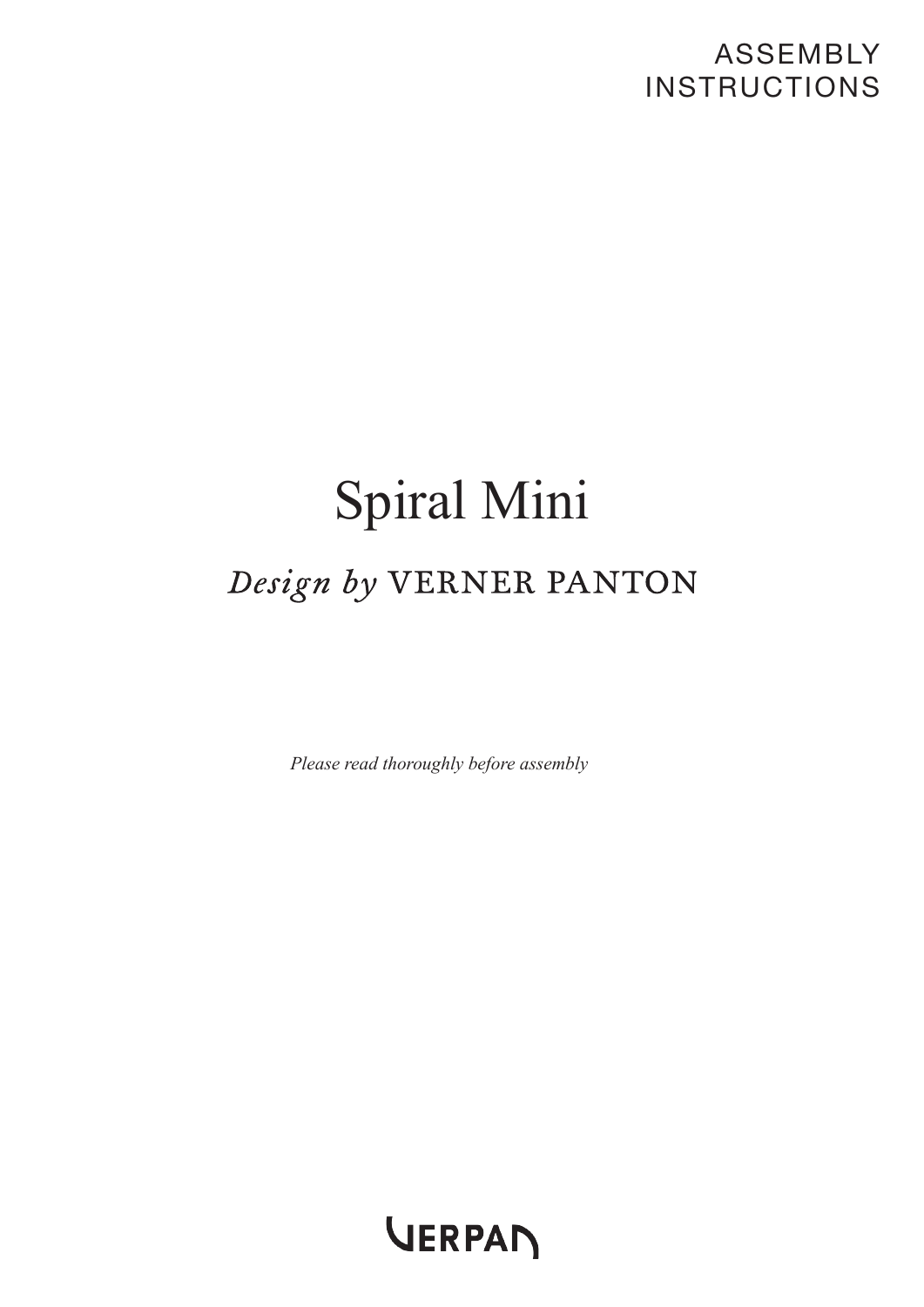## 1

#### IMPORTANT!

ALWAYS TURN OFF THE ELECTRICAL CURRENT BEFORE INSTALLLING ANY FIXTURE!

BE SURE THAT THE CEILING OUTLET BOX IS MOUNTED SO THAT IT CAN CARRY THE WEIGHT OF THE ENTIRE LAMP!

THERE MUST BE NO WEIGHT ON THE ELECTRIC WIRES!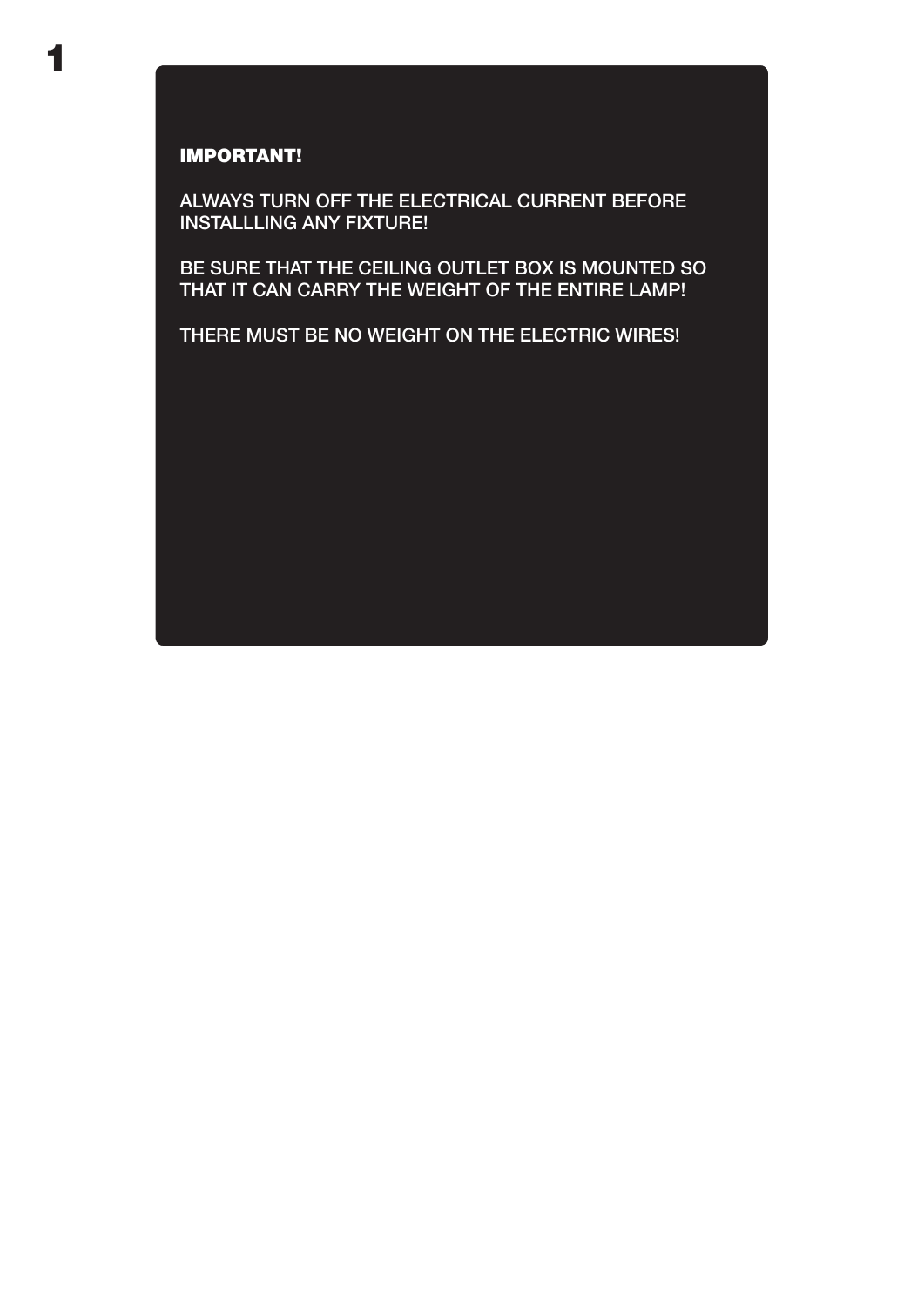

#### IMPORTANT!

Before mounting the acrylic spirals and the ceiling canopy remember to place the circular divider on the metal tube. It is important to use the circular divider to obtain distance between the spirals and the bulb.

When the circular divider has been mounted you are ready to mount the lamp onto the ceiling. See drawing no. 2.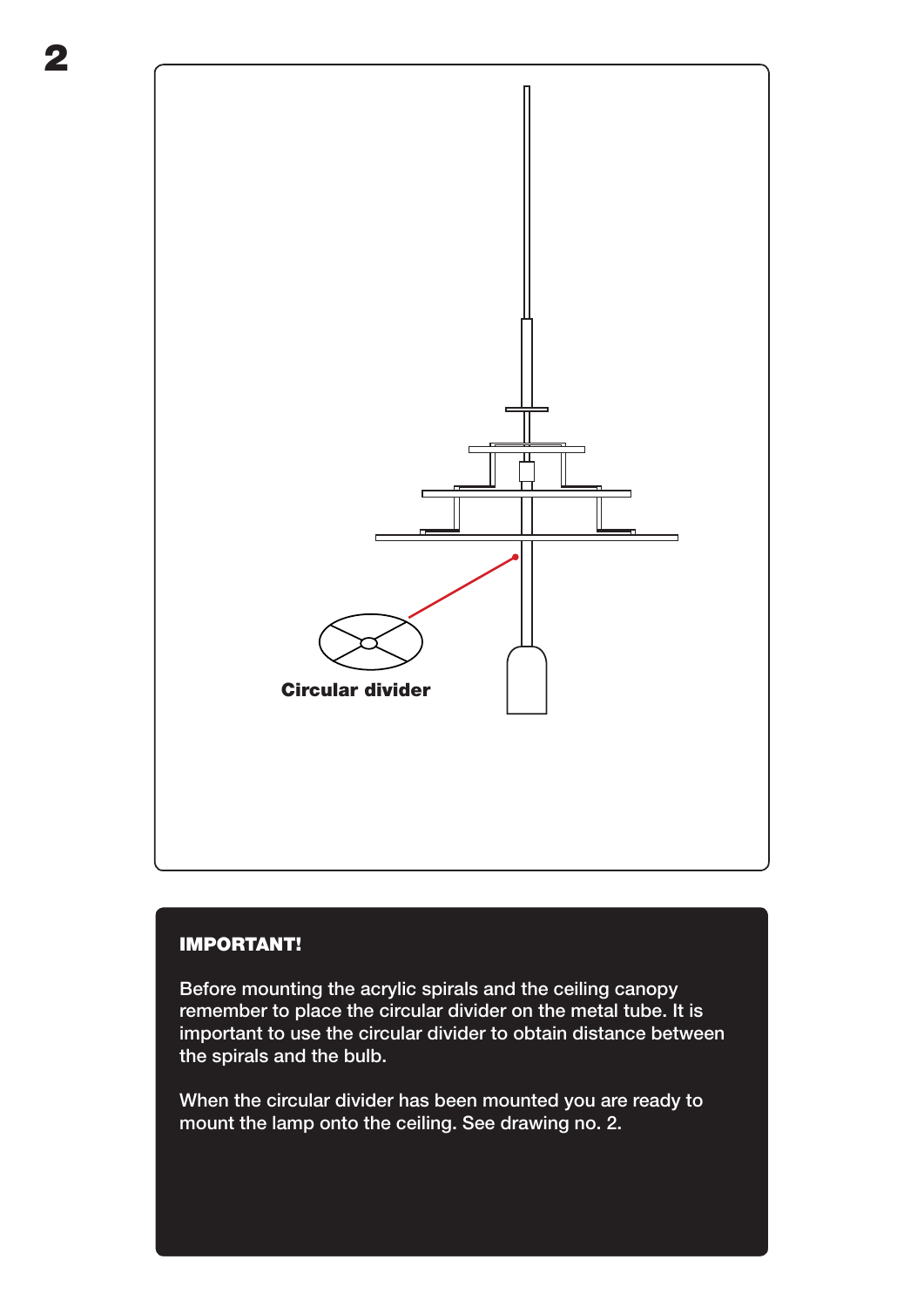

3

#### HANG THE TOP PART OF THE LAMP FROM THE CEILING

THE LAMP MUST HANG FROM THE BLACK HANGING WIRE, NOT THE ELECTRIC WIRE!

THERE MUST BE NO WEIGHT ON THE ELECTRIC WIRES!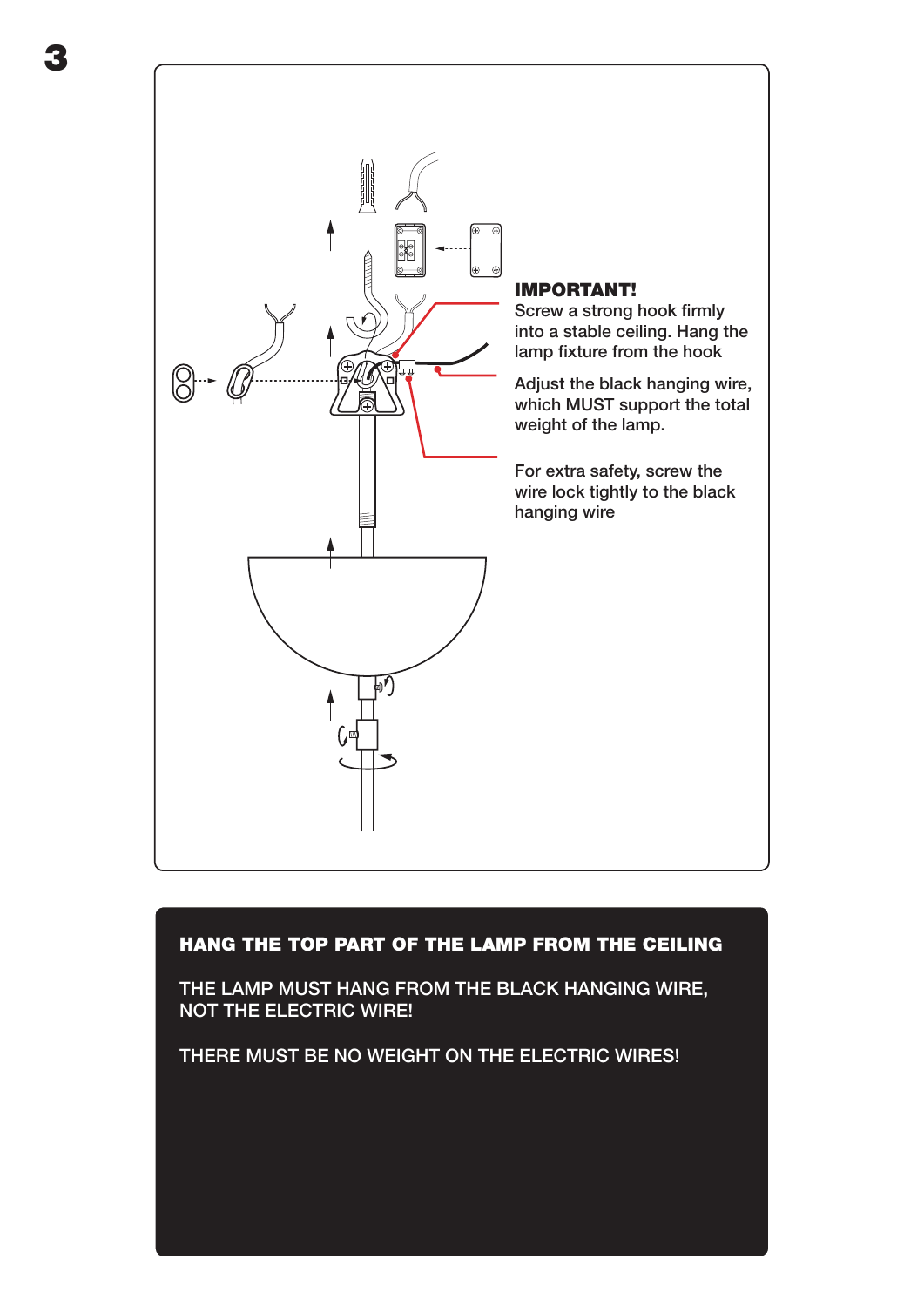

#### MOUNTING THE METAL FRAME

After you have mounted the ceiling canopy to the ceiling please mount the metal frame together with the cord (incl. socket).

Screw the metal tubes firmly together!

Now you are ready to hang the plates at the metal frame.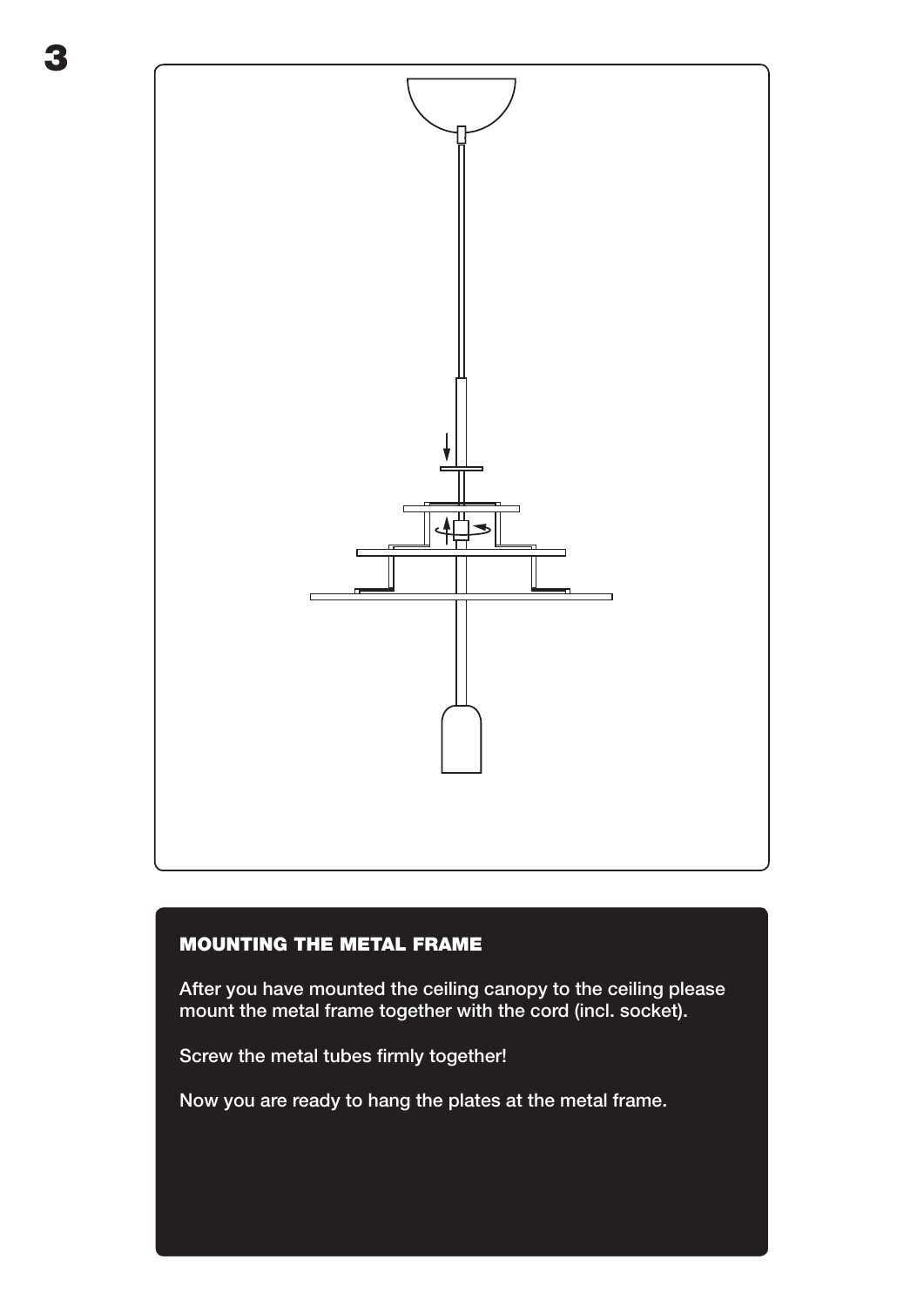

4

#### INNER RIM

Mount the spirals measuring 50 cm / 19.7" (6 pcs.)



#### CENTER RIM

Mount the spirals measuring 40 cm / 15.7" (12 pcs.).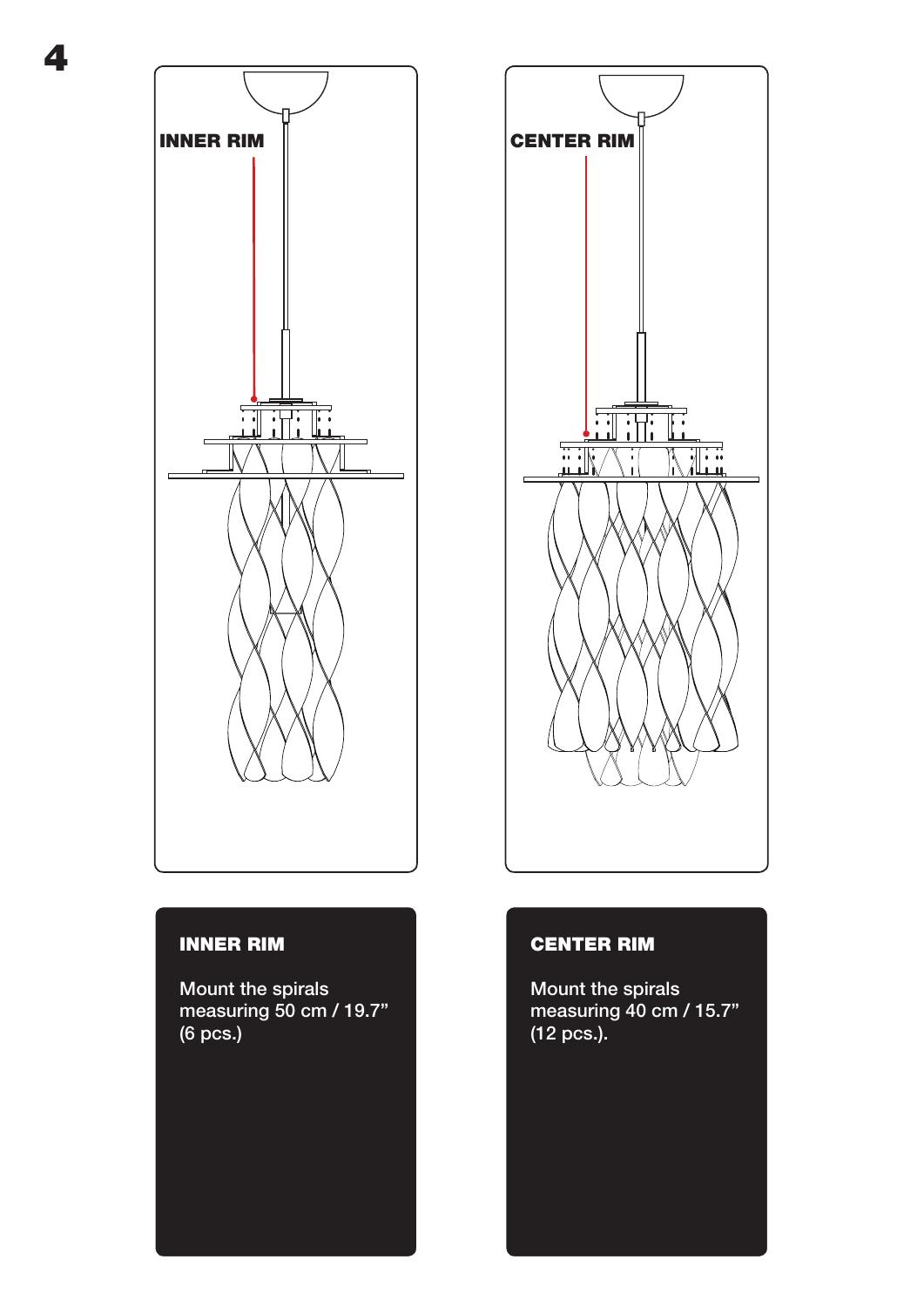OUTER RIM $\overline{\mathbf{H}}$  $\frac{1}{10}$  $\overline{\mathbb{L}}$  $\frac{1}{1}$ 

#### OUTER RIM:

6

Mount the spirals measuring 30 cm / 11.8" (18 pcs.).

#### HOW TO CLEAN:

Clean with a soft cloth, warm water and a mild detergent. Do NOT use any abrasive materials.